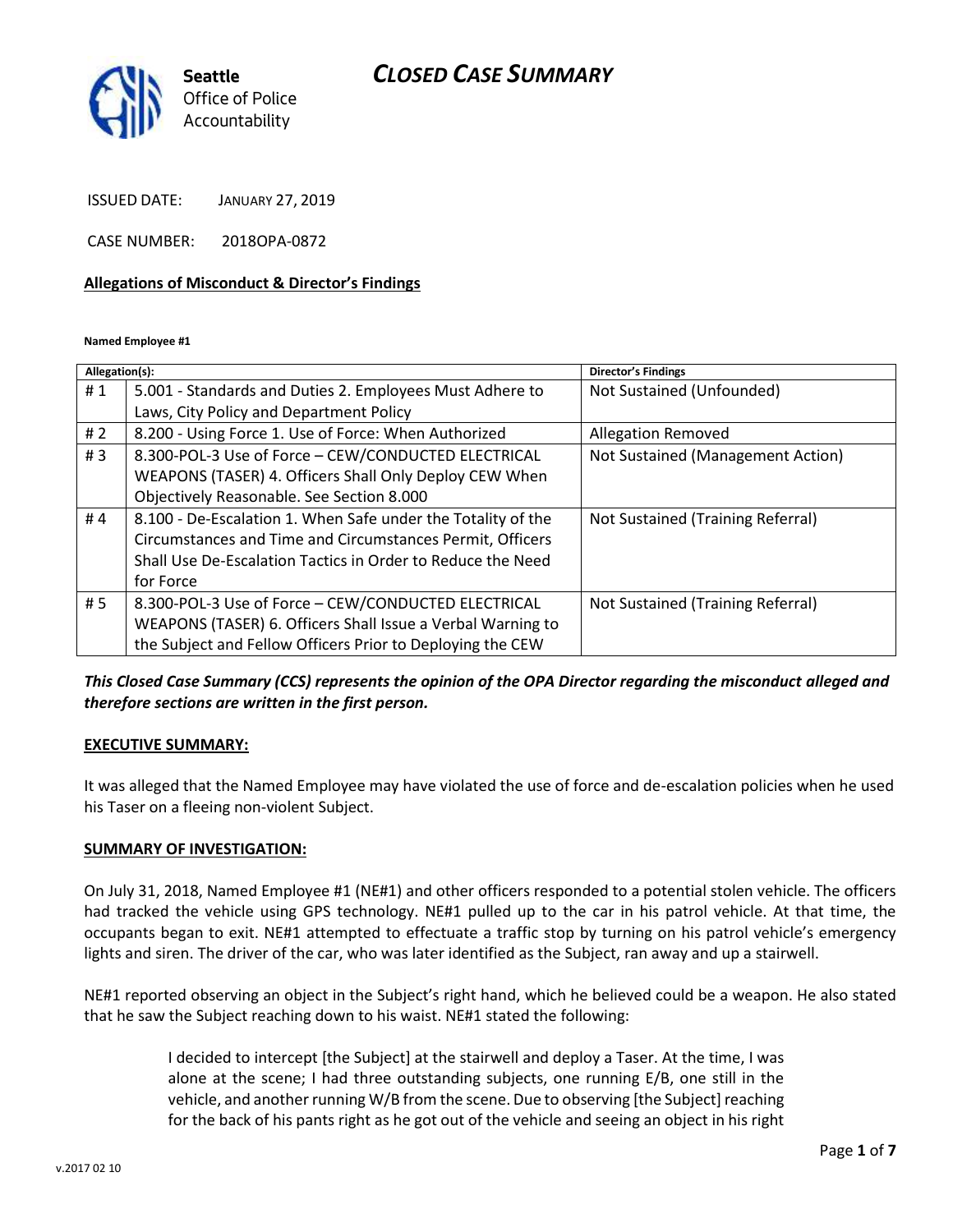

**Seattle** *Office of Police Accountability*

# *CLOSE CASE SUMMARY*

OPA CASE NUMBER: 2018OPA-0872

hand, my suspicion of weapons involved in the call, having possibly two suspects to my back, and a great injury to myself in the attempt to take down an actively running suspect. I decided to use the Taser as the only less-lethal tool available to me at the time.

Once the Subject cleared the stairway and began moving forward, NE#1 fired his Taser. He missed. The Subject then fled from the scene.

NE#1's force application was reviewed his chain of command. NE#1's Sergeant noted initial concern with NE#1's decision to deploy his Taser at a fleeing Subject. However, he contended that NE#1's explanation resolved his concern. The Sergeant counseled him regarding his decision to engage, including regarding contact and cover and concerning other safer tactical options that could have been used. NE#1's Lieutenant noted that, when she watched the Body Worn Video (BWV), she could not see anything in the Subject's right hand or that the Subject ever reached for his waistband, as NE#1 reported. She noted that NE#1 did not give a Taser warning before he deployed. The Lieutenant also counseled him concerning de-escalation. However, the Lieutenant approved the force as consistent with policy.

The force was then reviewed by an Administrative Lieutenant. The Administrative Lieutenant determined that the force was outside of policy. The Administrative Lieutenant noted that the Subject did not have anything in his right hand at the time of the Taser application. With regard to the first prong of the Taser policy, he noted that there was no evidence of imminent harm when the force was used, as the Subject was unarmed and was running away at the time. With regard to the second prong, he stated that there was a low public safety interest given that the crime at issue was a non-violent auto theft. Further, the Administrative Lieutenant found NE#1's rationale for the force – the concern that NE#1 did not want to physically engage with the fleeing Subject when there were also other suspects at large – to be unconvincing. He believed this because, even had the Taser application been successful, NE#1 would have been in the same situation, placing the Subject under arrest with no backup and with the other suspects still outstanding. The Administrative Lieutenant found that, to achieve his stated goal, it would have made more sense for NE#1 to chase the Subject while maintaining visual contact and waiting for additional resources. Ultimately, the Administrative Lieutenant found the force to be outside of policy.

The Precinct Captain agreed with the Administrative Lieutenant's determination and found that the force was outside of policy. The Precinct Captain stated that he spoke with the Lieutenant about this case and she stated that she had attended the most recent Taser training and that "the trainers seem to indicate that a Taser application in situations like the one faced by [NE#1] in this incident is reasonable." The Captain further wrote the following: "If so, I am concerned that the training being provided is contradictory to written policy." The Captain concluded by stating: "if [NE#1] was acting in accordance with such training, that would seem to be a mitigating factor for the alleged policy violation." This matter was referred to OPA and this investigation ensued.

### **ANALYSIS AND CONCLUSIONS:**

#### **Named Employee #1 - Allegations #1** *5.001 - Standards and Duties 2. Employees Must Adhere to Laws, City Policy and Department Policy*

This allegation was classified based on the possibility that if the force was unreasonable, it also technically violated the law. Based on my initial review of this case, I did not believe that NE#1's acts were criminal in nature. That belief did not change based on the results of the completed investigation. While, like NE#1's chain of command, I have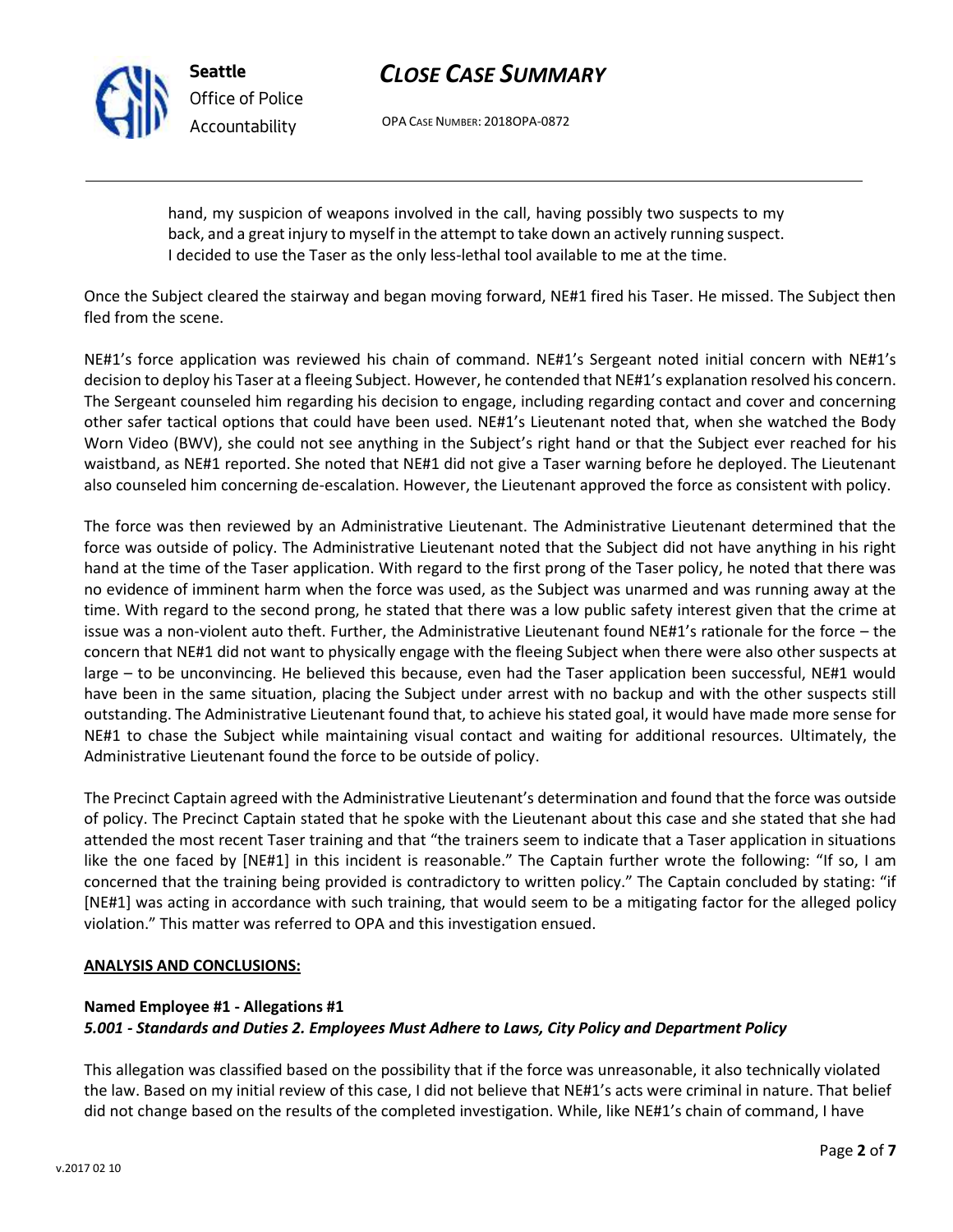

**Seattle** *Office of Police Accountability*

## *CLOSE CASE SUMMARY*

OPA CASE NUMBER: 2018OPA-0872

concerns regarding the Taser application and the policy and training in this area, I do not find that NE#1 violated this policy. As such, I recommend that this allegation be Not Sustained – Unfounded.

Recommended Finding: **Not Sustained (Unfounded)**

## **Named Employee #1 - Allegation #2** *8.200 - Using Force 1. Use of Force: When Authorized*

NE#1 used no force aside from the unsuccessful Taser application. That force is discussed in the context of Allegation #3. As such, this allegation is duplicative and I recommend that it be removed.

### Recommended Finding: **Allegation Removed**

### **Named Employee #1 - Allegation #3** *8.300-POL-3 Use of Force – CEW/CONDUCTED ELECTRICAL WEAPONS (TASER) 4. Officers Shall Only Deploy CEW When Objectively Reasonable. See Section 8.000*

At the outset, it is important to state that OPA shares the same concerns as the Administrative Lieutenant and the Precinct Captain regarding NE#1's Taser application. OPA similarly believes that, under a plain reading of the policy, this force was not reasonable, necessary, or proportional.

OPA also shares similar concerns as to those expressed by the Captain concerning the training being provided on Taser applications generally and, specifically, concerning tasing fleeing suspects. OPA has verified that such applications are being trained as appropriate and that, when NE#1 acted as he did in this case, his conduct was consistent with his training.

This is the third such case that OPA has seen. In one of the other cases, 2017OPA-0318, OPA initially found that an officer violated this policy when he tased a subject in the back while the subject was running away on concrete. At the discipline meeting, the officer's chain of command raised that the officer acted consistent with his training during the incident. OPA agreed to conduct further investigation to determine whether this was the case. That further investigation included interviewing the lead Taser trainer, as well as a Lieutenant and Captain in the Training Unit. All opined that the officer acted consistent with his training. OPA accordingly reversed its decision and instead issued a Management Action Recommendation. OPA wrote the following:

> As the Training Unit is clear that it believes that [the officer] acted consistent with his training in this case, a reversal of my prior Sustained finding is warranted. It would be unfair to sustain an allegation against an officer whose conduct, whether right or wrong in my opinion, was consistent with the Department's training and expectations.

> That being said, that this Taser application was deemed to be in compliance with training does not change my belief that it was inconsistent with policy. I still conclude that there was no imminent threat of harm to [the officer] that warranted the use of the Taser. I further believe that there was a significant risk of injury in applying the Taser to the subject when he was running away from [the officer] on a concrete surface. In my opinion,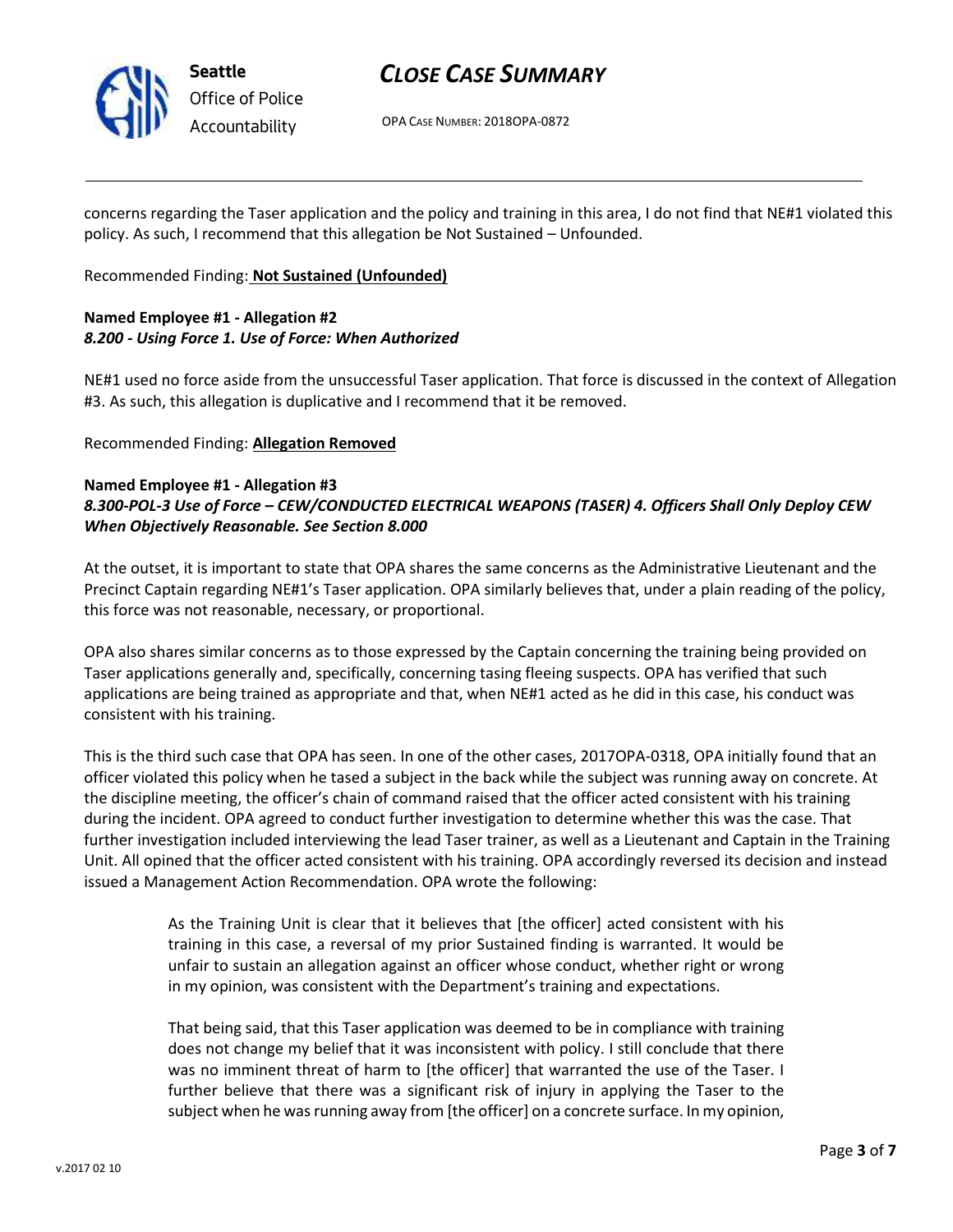## *CLOSE CASE SUMMARY*

this risk of harm was not outweighed by the need to take the subject into custody or by the speculative belief that [the officer] would have suffered harm had he gone hands on. Moreover, while the law is admittedly unsettled in this area, I view the case law as trending towards finding such an application to be inconsistent with the Fourth

OPA CASE NUMBER: 2018OPA-0872

Ultimately, however, the Department needs to make a judgment call here. Weighing all of the risks of Taser applications to fleeing subjects that have not been involved in a crime of violence and who have not assaulted or otherwise harmed an officer, is this the behavior that it expects its officers to engage in? If so, while I believe it to be inadvisable and a possible risk management concern (particularly given the cautionary instructions provided in Taser's own training materials), I defer to the Department's prerogative in this regard.

OPA recommended that the Department amplify its training regarding tasing fleeing subjects.

**Seattle**

Amendment.

*Office of Police Accountability*

In a fourth case, which OPA believe is related yet factually distinguishable (*see* 2018OPA-0061), OPA further recommended that the Department reconsider the necessity of SPD Policy 8.300-POL-3 and evaluate whether the second prong of that policy, which is the same one at issue in this case, is too permissive. In that regard, OPA wrote the following:

> I further recommend that the Department consider the interplay between SPD Policies 8.200 and 8.300-POL-3 and the possible confusion that having both of these policies may cause. I suggest that the Department consider why it needs SPD Policy 8.300-POL-3, as opposed to simply requiring that all Taser applications be reasonable, necessary and proportional, like any other use of force. It is unclear what the purpose of the "objectively reasonable" standard set forth in this policy is. It also somewhat unclear, at least for OPA, whether a Taser application is deemed consistent with SPD Policy 8.200 if it satisfies SPD Policy 8.300-POL-3, or whether both tests must be met for the force to be consistent with policy.

> Lastly, to the extent the Department believes that both policies are necessary, I ask the Department to evaluate whether the second prong of SPD Policy 8.300-POL-3 is too permissive. As explained above, it is OPA's belief that it is and OPA is concerned that it could serve to justify Taser applications in inappropriate situations.

It is OPA's understanding that SPD is presently providing more detailed training concerning the application of Tasers to fleeing individuals; however, OPA has not seen or sat through that training and lacks specific knowledge of its contents. The Department has not, however, taken any steps to rework SPD Policy 8.300-POL-3 and, specifically, the second prong of the policy concerning the objective reasonableness of Taser applications. Given that OPA has seen the same questionable Taser applications multiple times, OPA is further convinced that a modification of this policy is needed.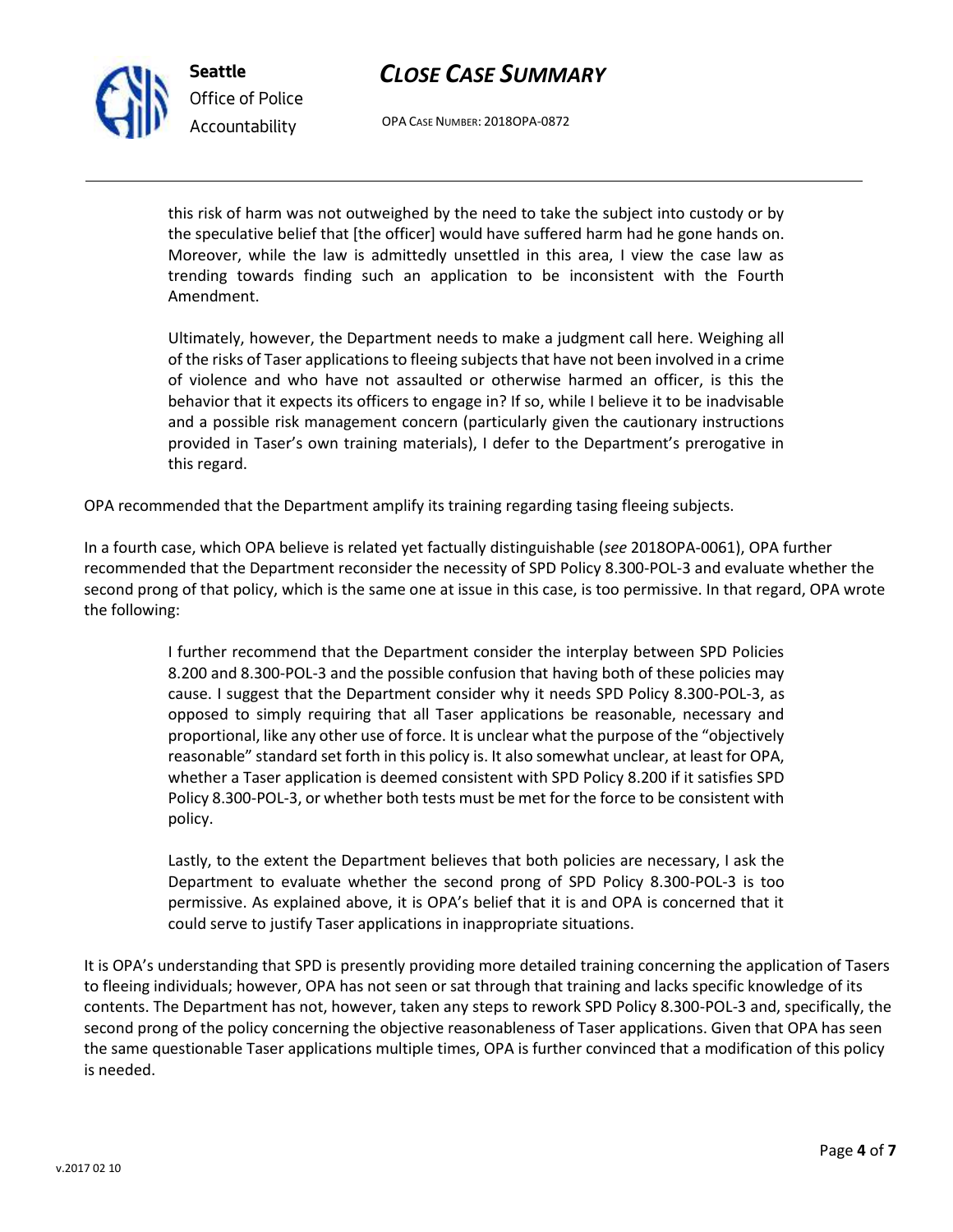

## *CLOSE CASE SUMMARY*

OPA CASE NUMBER: 2018OPA-0872

As with the officer in 2017OPA-0318, OPA finds that it would be unfair to recommend a Sustained finding against NE#1 when he acted consistent with his training. This is the case even though OPA agrees with NE#1's chain of command that his Taser application was problematic.

Instead, OPA issues the below Management Action Recommendation.

• **Management Action Recommendation**: OPA reiterates its requests that the Department rethink SPD Policy 8.300-POL-3 and, specifically, the two prongs of SPD Policy 8.300-POL-3(4). OPA also requests that the Department reevaluate its training on tasing fleeing suspects as that training has resulted in multiple incidents in which both OPA and the chain of command believe that sanctioned conduct resulted in violations of policy.

Recommended Finding: **Not Sustained (Management Action)**

### **Named Employee #1 - Allegations #4**

## *8.100 - De-Escalation 1. When Safe under the Totality of the Circumstances and Time and Circumstances Permit, Officers Shall Use De-Escalation Tactics in Order to Reduce the Need for Force*

"De-escalation tactics and techniques are actions used by officers, when safe and without compromising law enforcement priorities, that seek to minimize the likelihood of the need to use force during an incident and increase the likelihood of voluntary compliance." (SPD Policy 8.100-POL-1.)

The policy further instructs that: "When safe and feasible under the totality of circumstances, officers shall attempt to slow down or stabilize the situation so that more time, options and resources are available for incident resolution." (*Id*.) Officers are also required, "when time and circumstances permit," to "consider whether a subject's lack of compliance is a deliberate attempt to resist or an inability to comply based on factors" such as "mental impairment…drug interaction…[and/or] behavioral crisis." (*Id*.) These mental and behavioral factors should be balanced by the officer against the facts of the incident "when deciding which tactical options are the most appropriate to bring the situation to a safe resolution." (*Id*.)

The policy gives several examples of de-escalation, which include: mitigating the immediacy of the threat to give officers time to use extra resources and to call more officers or specialty units; and increasing the number of officers on scene to thus increase the ability to use less force. (*Id*.) Other examples of de-escalation include, but are not limited to:

- Placing barriers between an uncooperative subject and officers;
- Containing the threat;
- Decreasing exposure to the potential threat by using distance, cover and concealment;
- Avoidance of physical confrontation unless immediately necessary to protect someone or stop dangerous behavior;
- Using verbal techniques, such as "Listen and Explain with Equity and Dignity" (LEED) to calm an agitated subject and promote rational decision making;
- Calling extra resources, including CIT officers and officers equipped with less-lethal tools; and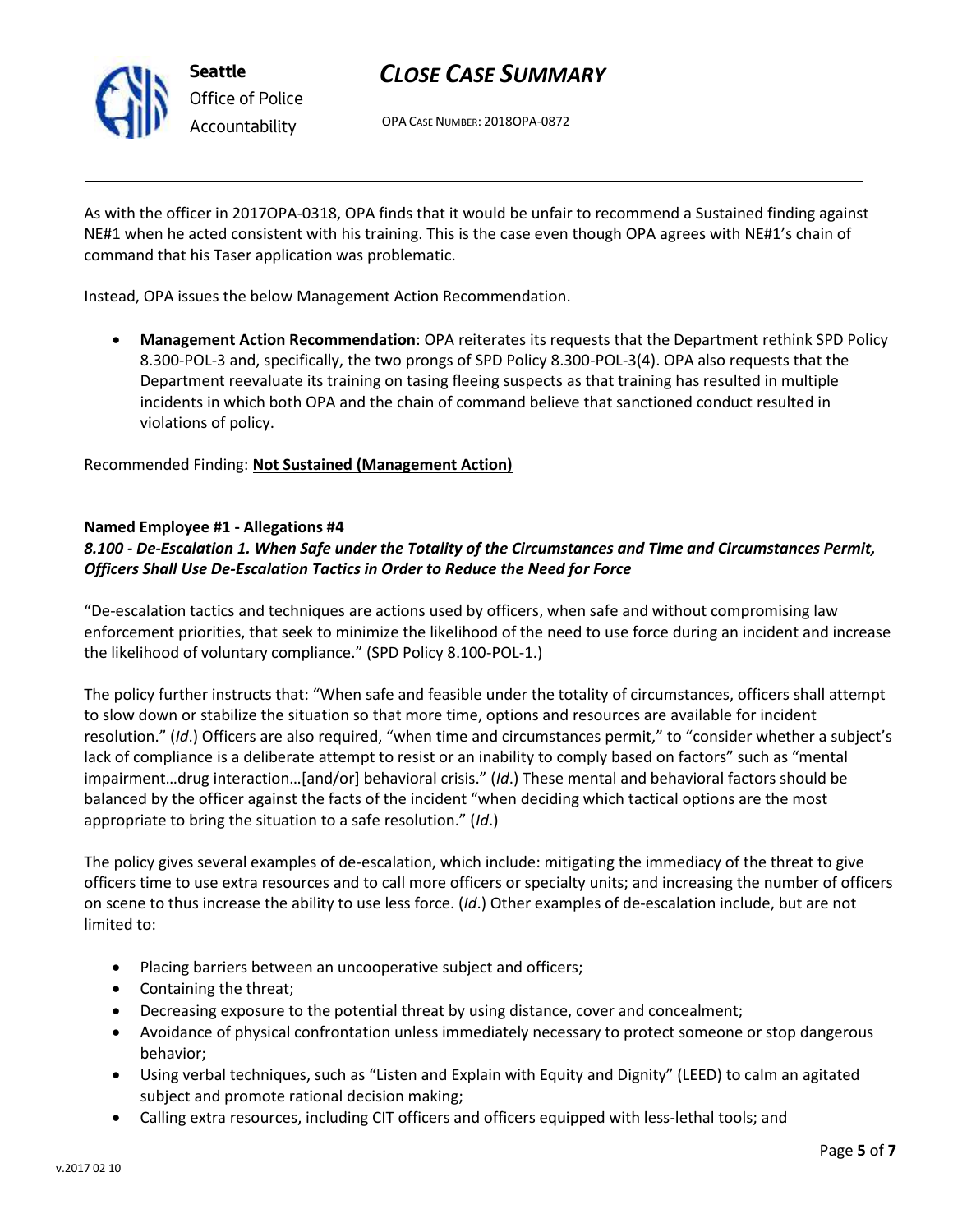

## *CLOSE CASE SUMMARY*

OPA CASE NUMBER: 2018OPA-0872

• Using "any other tactics and approaches that attempt to achieve law enforcement objectives by gaining the compliance of the subject.

(*Id*.) De-escalation is inarguably a crucial component of the Department's obligations under the Consent Decree; however, it is not purposed to act as an absolute bar to enforcing the law when necessary. That being said, where officers fail to fully de-escalate and instead act in a manner that increases the need for force and the level of force used, such conduct is inconsistent with the Department's policy and expectations.

OPA agrees with NE#1's chain of command that NE#1 could have better utilized time, distance, cover, and concealment, as well as that he could have attempted to avoid physical confrontation and the likelihood that he would go hands on until he could summon other units to back him. OPA recognizes, however, that this was a fluid situation that NE#1 believed was exigent, even if the source of the exigency – the Subject being armed with a weapon – was not supported by the video evidence.

As such, and for several reasons, OPA believes that a Training Referral is appropriate here. First, OPA believes that NE#1 tried to handle this situation as well as he could and acted in good faith. Second, OPA recognizes and appreciates that NE#1's chain of command already identified NE#1's shortcomings in this regard and counseled him.

• **Training Referral**: NE#1 should be counseled concerning how he could have better applied de-escalation to this incident. To the extent NE#1's chain of command feels that it has already fully addressed this matter, that no further counseling or retraining is needed, and that NE#1 understands how he could have handled this situation better and will apply those lessons in the future, no further action is needed. Any counseling and retraining that is provided should be documented and this documentation should be maintained in an appropriate database.

Recommended Finding: **Not Sustained (Training Referral)**

### **Named Employee #1 - Allegation #5**

## *8.300-POL-3 Use of Force – CEW/CONDUCTED ELECTRICAL WEAPONS (TASER) 6. Officers Shall Issue a Verbal Warning to the Subject and Fellow Officers Prior to Deploying the CEW*

It is undisputed that NE#1 failed to issue a warning before firing his Taser. At his OPA interview and in his reports, NE#1 stated that he did not do so because he did not have time.

As discussed above, the video indicated that the situation was less exigent than NE#1 likely believed at the time. Notably, the Subject was not armed, was not physically aggressive, and was not suspected to have committed a violent crime. As such, NE#1 appeared to have had time to issue a Taser warning.

That being said, and given that this issue was already identified and addressed by NE#1's chain of command, I recommend that he receive a Training Referral rather than a Sustained finding.

• **Training Referral**: NE#1 should be counseled concerning his failure to provide a Taser warning during this incident. To the extent NE#1's chain of command feels that it has already fully addressed this matter, that no further counseling or retraining is needed, and that NE#1 understands how he could have handled this